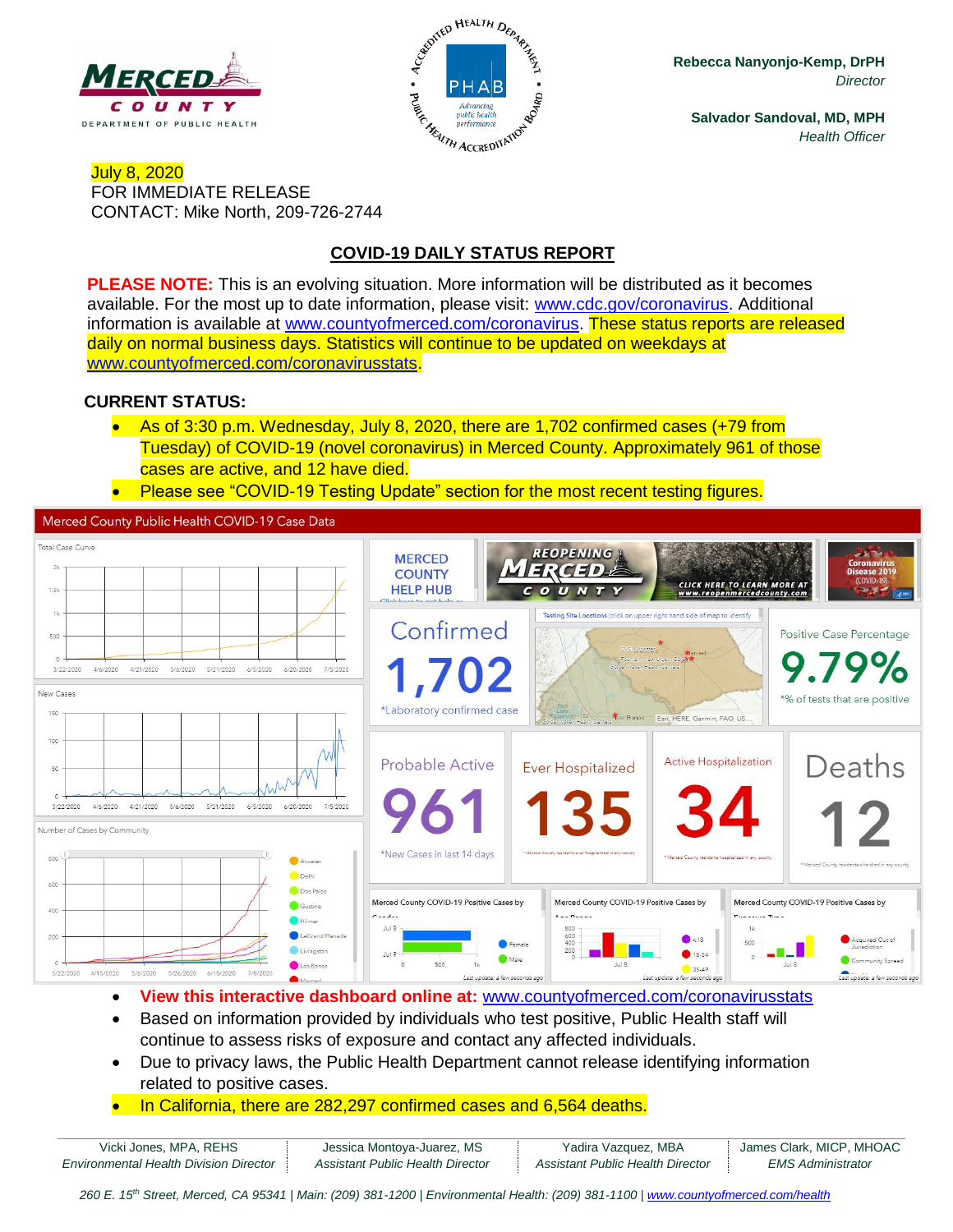### **RECENT ACTIVITIES & UPDATES:**

- Merced County Public Health continues to coordinate with federal, state and local partners to further prepare us for future impacts. This includes working with the California Department of Public Health and the Centers for Disease Control and Prevention to monitor COVID-19.
- Today, the Merced County Department of Public Health confirmed the 12th death related to COVID-19. The Merced County resident was a female over the age of 65 with underlying health conditions.
- Merced County has been placed on the State watch list due to rapidly increasing disease transmission, increased hospitalizations, and a rise in the percentage of individuals testing positive for COVID-19, indicating increased circulation throughout the community. Further details can be found at: [https://www.cdph.ca.gov/Programs/CID/DCDC/Pages/COVID-](https://www.cdph.ca.gov/Programs/CID/DCDC/Pages/COVID-19/CountyMonitoringDataStep2.aspx)[19/CountyMonitoringDataStep2.aspx](https://www.cdph.ca.gov/Programs/CID/DCDC/Pages/COVID-19/CountyMonitoringDataStep2.aspx)
- In response to the high rate of transmission locally, the State directed the Merced County Department of Public Health to amend the "Stay Safe Health Order." The Order was amended Thursday, July 2, and again on Friday, July 3. The current version of the Order (with guidance) can be viewed here: [https://bit.ly/2ZzcnrD.](https://bit.ly/2ZzcnrD) At the direction of the Governor, Merced County health officials are mandating the closure of higher risk business sectors, effective immediately. All bars, brew pubs and breweries must cease operations (indoor and outdoor). In addition, the following business sectors must close all indoor operations:
	- o Restaurants (socially-distanced outdoor dining still permissible)
	- o Wineries and Tasting Rooms
	- o Family Entertainment Centers (e.g., bowling, movie theaters, etc.)
	- o Zoos and Museums
	- o Cardrooms
- This closure is for an expected minimum of three weeks. If numbers continue to rise, that closure timeframe could be extended by the State and additional business sectors could be closed. If numbers trend downward in the coming days, the three-week closure could potentially be reduced. The current Order will continue until it is rescinded, superseded, or amended in writing by the Health Officer.
- In response to the current spike of COVID-19, face coverings are now mandated by the State and County. The amended Order recommends that businesses post face covering requirements at entrances. Businesses have the authority to refuse entrance for failure to wear a face covering. Stay home if you're sick, and wear face coverings when:
	- o Inside of, or in line to enter, any indoor public space;
	- o Obtaining healthcare services;
	- $\circ$  Waiting for or riding on public transportation or while in any private or ride-sharing vehicle including operators of the transportation;
	- o At the workplace or performing work off-site;
	- o Outdoors in public spaces where physical distancing is not possible.
- In an effort to slow the spread of COVID-19 by preventing large group gatherings, the County's regional parks (Lake Yosemite, Hagaman Park and Henderson Park) will be closed on Saturdays and Sundays until further notice. The parks will remain open on weekdays, but physical distancing must be adhered to and large group gatherings will continue to be prohibited.
- A new "Outbreaks" tab was added to the County's COVID-19 webpage, [www.countyofmerced.com/coronavirus.](http://www.countyofmerced.com/coronavirus) The page provides information on current outbreaks in Merced County using the California Department of Public Health's definition of an outbreak, which includes: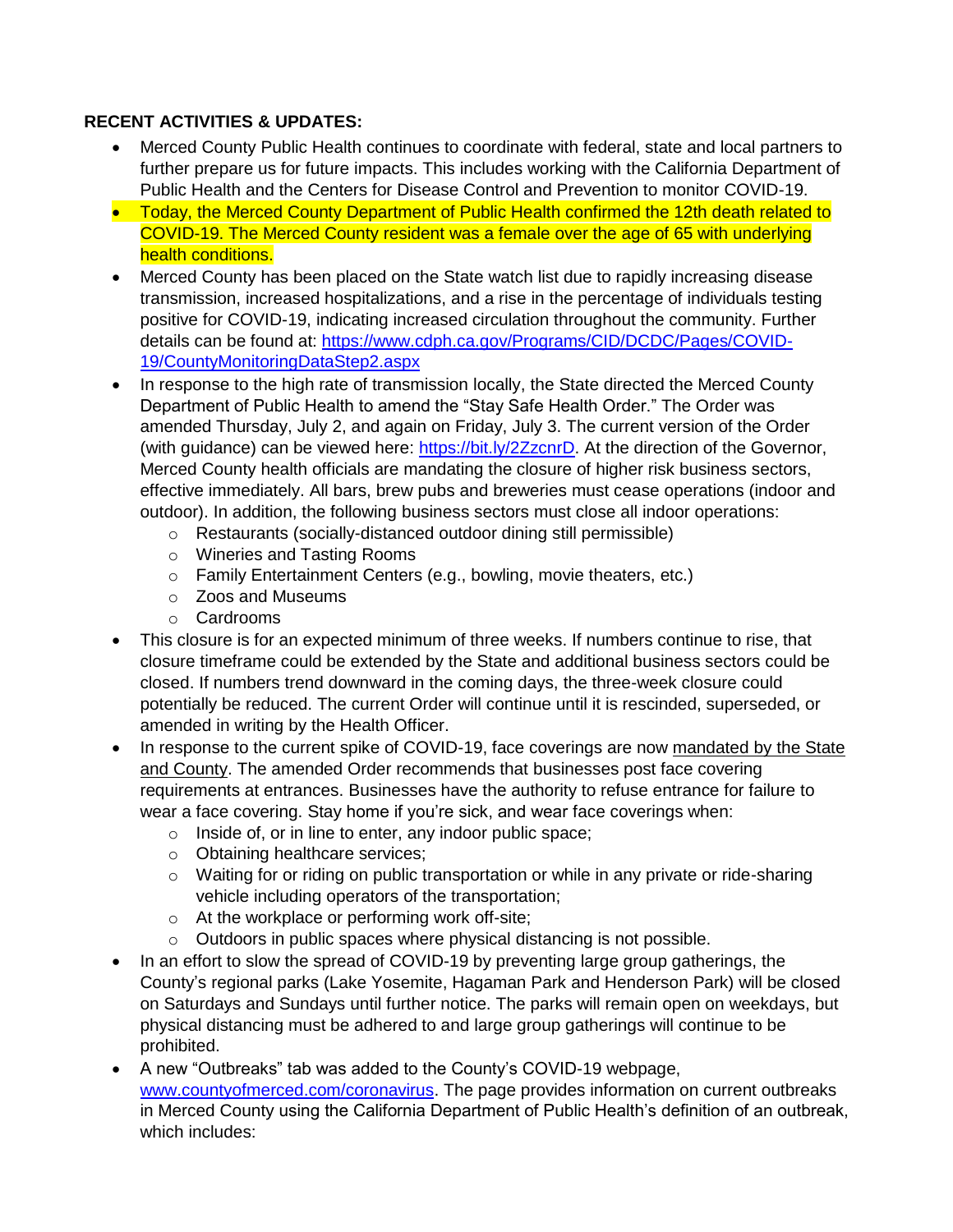- $\circ$  Three or more individuals with no linkage outside of the workplace, working in the same facility and shift; or
- o One resident of a skilled nursing facility.

When a facility is determined to be in an outbreak protocol, the Merced County Department of Public Health works closely with the facility to mitigate the spread of disease. Affected close contacts are contacted by the facility/employer.

- Worknet Business Funding Opportunity: In order to support small business employers facing financial impacts and potential layoffs from the novel-coronavirus 2019 (COVID-19), Worknet Merced County has opened a second round of funding through the COVID-19 Reopen Merced County Fund. The fund provides grants to small employers experiencing economic stresses in order to prevent potential layoffs or facility closures during COVID-19. Funding is open to Merced County businesses only, with up to \$1,000 available for businesses that employ 1-25 people, and \$2,000 available for businesses that employ 26-50 people. Funding can pay for items that allow the business to maintain operations during this time, including the purchase of remote access equipment, services or tools to convert to online sales, cleaning or sanitation supplies that are needed to reduce virus exposure, or other items the business needs to invest in so as to avoid the need for employee layoffs. Please note that funding cannot be spent directly on employee wages or benefits. Apply online now at [www.ReopenMercedCounty.com/RMCFund.](http://www.reopenmercedcounty.com/RMCFund)
- The Merced County Office of Emergency Services and Merced County Department of Public Health proclaimed a local and public health emergency March 13 in order to help address the outbreak. The Board of Supervisors ratified those actions during a March 16 special meeting.
- On March 19, Governor Gavin Newsom announced Executive Order N-33-20, asking California residents to stay at home. On March 20, Merced County's Health Officer also issued an Order directing County residents to remain in their places of residence except to perform or receive essential services.
- The Merced County Public Health Department Operations Center was activated Jan. 27, 2020 (164 days) in order to prepare for COVID-19 in and around our community. The Merced County Emergency Operations Center and Human Services Agency Department Operations Center are also currently active.

### **COVID-19 TESTING UPDATE:**

• As of July 7, a total of 17,136 tests have been performed in Merced County: 15,242 negatives, 1,623 positives, and 271 still pending. These figures include testing through both the commercial and public health lab systems. (Testing figures reported on a weekly basis.)

| <b>Testing Site</b>                    | <b>Location</b>                          | <b>Registration</b>                                                                                              |
|----------------------------------------|------------------------------------------|------------------------------------------------------------------------------------------------------------------|
| Golden Valley<br><b>Health Centers</b> | 645 Seventh St, Los Banos                | 1-866-682-4842<br>www.gyhc.org                                                                                   |
| Golden Valley<br><b>Health Centers</b> | 857 W. Childs Ave., Merced               | 1-866-682-4842<br>www.gyhc.org                                                                                   |
| <b>State Site</b>                      | 900 Martin Luther King Jr. Dr,<br>Merced | 1-888-634-1123 or online at<br>www.lhi.care/covidtesting.                                                        |
| $CVS - Mercedes$                       | 1970 Yosemite Pkwy, Merced               | https://www.cvs.com/minuteclinic/covid-19-<br>testing?WT.ac=cvs-storelocator-searchpilot-header-<br>$covid-7206$ |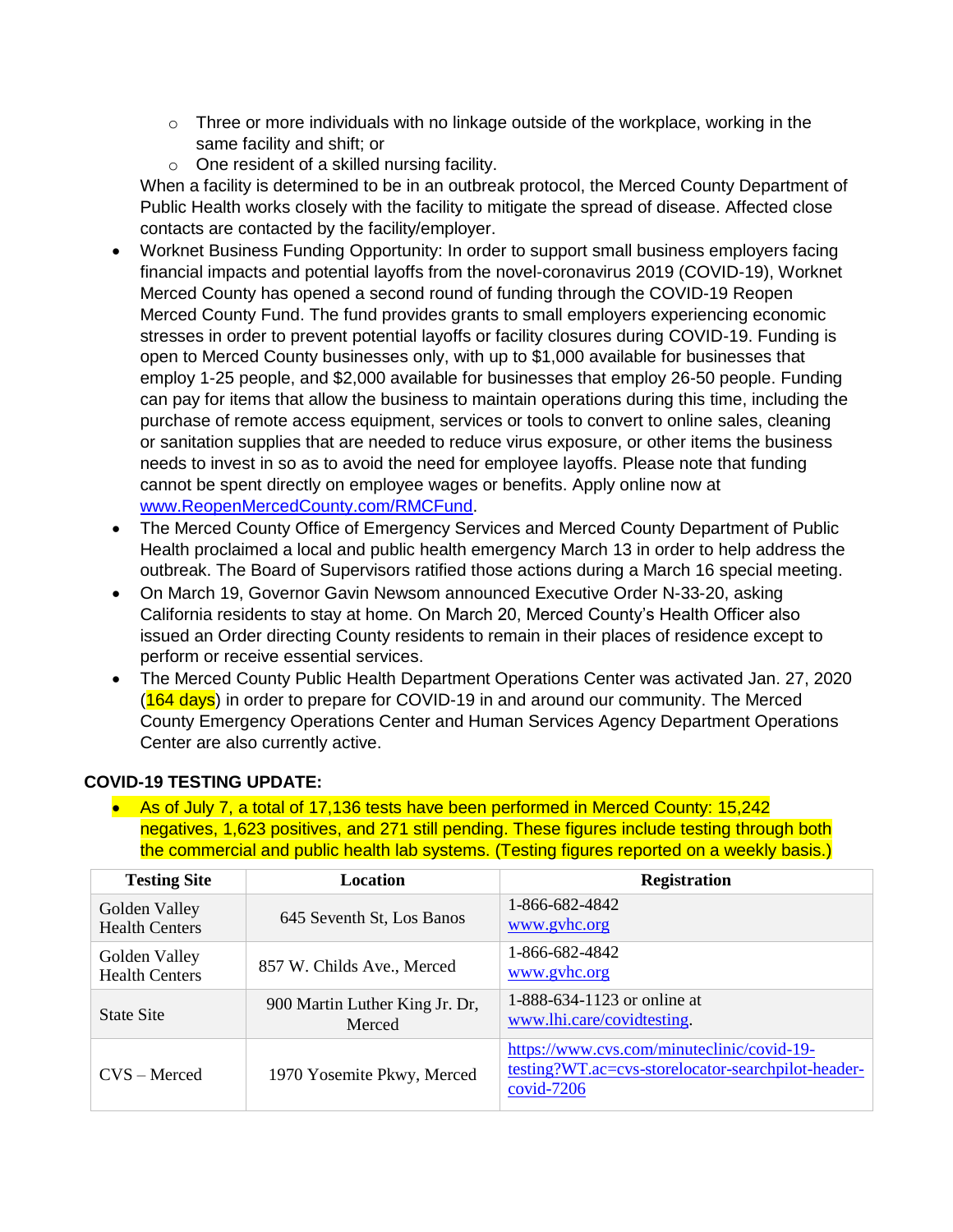| $CVS - Atwater$ | 1651 Bellevue Rd, Atwater | https://www.cvs.com/minuteclinic/covid-19-<br>testing?WT.ac=cvs-storelocator-searchpilot-header-<br>$\alpha$ covid-7206 |
|-----------------|---------------------------|-------------------------------------------------------------------------------------------------------------------------|
|-----------------|---------------------------|-------------------------------------------------------------------------------------------------------------------------|

- Within the public health system, every person who has met CDC criteria for severe disease within Merced County has been tested.
- Public Health is actively identifying other methods to enhance testing capability for providers throughout the community and increase testing county-wide. We will continue to be notified should positive tests come through either system (public health or commercial).

## **COVID-19 SYMPTOMS AND PRECAUTIONS:**

- Coronavirus symptoms include: mild to severe respiratory illness, fever, cough, difficulty breathing, chills, repeated shaking with chills, muscle pain, headache, sore throat, and loss of taste or smell. If symptoms develop, individuals should stay at home to limit exposure to others.
- Anyone who has had contact with a person with possible COVID-19 infection and has the above symptoms should call his/her local health department/health care provider immediately.
- Do not go to your provider's office without calling ahead. Do not call 911 for suspected COVID-19 unless you are having a medical emergency.
- During the flu season, there are steps you can take to protect your health and the health of those around you:
	- o Wash your hands regularly with soap and water for 20 seconds.
	- o Avoid touching your eyes, nose, or mouth with unwashed hands.
	- o Avoid close contact with people who are sick.
	- o Stay away from work, school or other people if you become sick with respiratory symptoms such as fever and cough.
	- $\circ$  Cover sneezes or coughs with a tissue, then throw the tissue in the trash.
	- o Wear a face covering when in public.

## **ADDITIONAL RESOURCES:**

- **Sign up for COVID-19 alerts: [www.countyofmerced.com/coronavirus](http://www.countyofmerced.com/coronavirus)**
- Merced County Public Health COVID-19 **Information Webpage**:
	- o [www.countyofmerced.com/coronavirus](http://www.countyofmerced.com/coronavirus)
	- Merced County Public Health **Information Line**:
		- o 209-381-1180 (English, Spanish, and Hmong. Live reps. available 8 a.m. to 5 p.m.)
- **Email COVID-19-specific questions to Merced County Public Health:** 
	- o COVID19@countyofmerced.com.
- Updated **CDC Information**:
	- o <https://www.cdc.gov/coronavirus/2019-ncov/whats-new-all.html>
	- CDC **Resources for Households**:
		- o <https://www.cdc.gov/coronavirus/2019-ncov/community/home/index.html>
- How to **talk to your kids** about the coronavirus:
	- o <https://www.pbs.org/parents/thrive/how-to-talk-to-your-kids-about-coronavirus>
- Guidance for **Businesses and Employers**:
	- o <https://bit.ly/2IH2G2u>
	- o [www.covid19.ca.gov](http://www.covid19.ca.gov/)
- Report **Price Gouging**:
	- o <http://www.countyofmerced.com/3381/Price-Gouging>